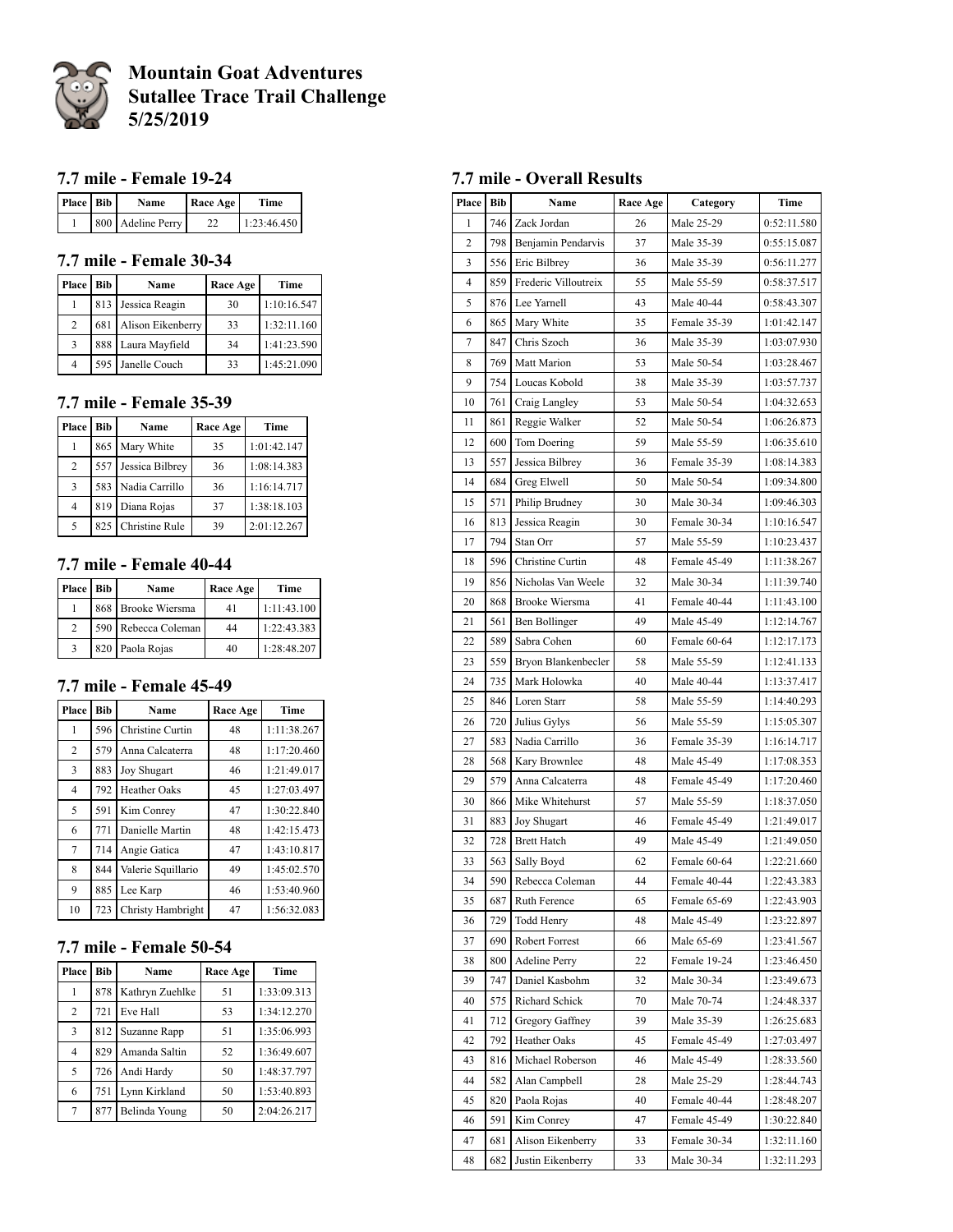## **7.7 mile - Female 55-59**

| Place Bib | Name            | <b>Race Age</b> | <b>Time</b> |
|-----------|-----------------|-----------------|-------------|
|           | 834 Beth Shafer | 58              | 1:44:12.613 |

## **7.7 mile - Female 60-64**

| Place Bib | Name            | <b>Race Age</b> | Time        |
|-----------|-----------------|-----------------|-------------|
|           | 589 Sabra Cohen | 60              | 1:12:17.173 |
|           | 563 Sally Boyd  | 62              | 1:22:21.660 |

### **7.7 mile - Female 65-69**

| Place Bib | Name                    | Race Age | Time        |
|-----------|-------------------------|----------|-------------|
|           | 687 Ruth Ference        | 65       | 1:22:43.903 |
|           | 585 Jacqueline Childers | 66       | 2:03:04.437 |

## **7.7 mile - Male 18 and under**

| Place Bib | Name              | Race Age | Time        |
|-----------|-------------------|----------|-------------|
|           | 770 Ashton Martin |          | 1:42:04.640 |

#### **7.7 mile - Male 25-29**

| Place Bib | Name              | Race Age | Time        |
|-----------|-------------------|----------|-------------|
|           | 746 Zack Jordan   | 26       | 0:52:11.580 |
|           | 582 Alan Campbell | 28       | 1:28:44.743 |

### **7.7 mile - Male 30-34**

| Place          | <b>Bib</b> | Name                   | Race Age | Time        |
|----------------|------------|------------------------|----------|-------------|
|                | 571        | Philip Brudney         | 30       | 1:09:46.303 |
| $\overline{2}$ |            | 856 Nicholas Van Weele | 32       | 1:11:39.740 |
| 3              |            | 747 Daniel Kasbohm     | 32       | 1:23:49.673 |
| 4              |            | 682 Justin Eikenberry  | 33       | 1:32:11.293 |
| 5              | 784        | Adam Myers             | 34       | 1:36:42.230 |

#### **7.7 mile - Male 35-39**

| Place | Bib | Name               | Race Age | Time        |
|-------|-----|--------------------|----------|-------------|
|       | 798 | Benjamin Pendarvis | 37       | 0:55:15.087 |
| 2     |     | 556 Eric Bilbrey   | 36       | 0:56:11.277 |
| 3     | 847 | Chris Szoch        | 36       | 1:03:07.930 |
| 4     |     | 754 Loucas Kobold  | 38       | 1:03:57.737 |
| 5     | 712 | Gregory Gaffney    | 39       | 1:26:25.683 |

#### **7.7 mile - Male 40-44**

| Place Bib | Name             | Race Age | Time        |
|-----------|------------------|----------|-------------|
|           | 876 Lee Yarnell  | 43       | 0:58:43.307 |
|           | 735 Mark Holowka | 40       | 1:13:37.417 |

### **7.7 mile - Male 45-49**

| Place          | <b>Bib</b> | Name               | Race Age | Time        |
|----------------|------------|--------------------|----------|-------------|
| 1              | 561        | Ben Bollinger      | 49       | 1:12:14.767 |
| 2              | 568        | Kary Brownlee      | 48       | 1:17:08.353 |
| 3              | 728        | <b>Brett Hatch</b> | 49       | 1:21:49.050 |
| $\overline{4}$ | 729        | Todd Henry         | 48       | 1:23:22.897 |
| 5              | 816        | Michael Roberson   | 46       | 1:28:33.560 |
| 6              | 851        | Mark Thomas        | 48       | 1:33:11.300 |
| 7              | 889        | Eduardo Brito      | 46       | 1:41:23.453 |
| 8              | 727        | Joel Harris        | 47       | 1:45:01.740 |
| 9              | 724        | Clay Hambright     | 49       | 2:01:33.557 |

| Place | Bib | Name                 | Race Age | Category          | Time        |
|-------|-----|----------------------|----------|-------------------|-------------|
| 49    | 878 | Kathryn Zuehlke      | 51       | Female 50-54      | 1:33:09.313 |
| 50    | 851 | Mark Thomas          | 48       | Male 45-49        | 1:33:11.300 |
| 51    | 721 | Eve Hall             | 53       | Female 50-54      | 1:34:12.270 |
| 52    | 779 | Mark Miller          | 52       | Male 50-54        | 1:34:12.450 |
| 53    | 584 | Kevin Chalk          | 53       | Male 50-54        | 1:34:21.517 |
| 54    | 576 | Scott Bushey         | 56       | Male 55-59        | 1:34:40.433 |
| 55    | 812 | Suzanne Rapp         | 51       | Female 50-54      | 1:35:06.993 |
| 56    | 784 | Adam Myers           | 34       | Male 30-34        | 1:36:42.230 |
| 57    | 829 | Amanda Saltin        | 52       | Female 50-54      | 1:36:49.607 |
| 58    | 819 | Diana Rojas          | 37       | Female 35-39      | 1:38:18.103 |
| 59    | 867 | Jay Whitney          | 62       | Male 60-64        | 1:39:39.493 |
| 60    | 889 | Eduardo Brito        | 46       | Male 45-49        | 1:41:23.453 |
| 61    | 888 | Laura Mayfield       | 34       | Female 30-34      | 1:41:23.590 |
| 62    | 795 | Randy Owen           | 60       | Male 60-64        | 1:41:42.387 |
| 63    | 770 | <b>Ashton Martin</b> | 17       | Male 18 and under | 1:42:04.640 |
| 64    | 771 | Danielle Martin      | 48       | Female 45-49      | 1:42:15.473 |
| 65    | 714 | Angie Gatica         | 47       | Female 45-49      | 1:43:10.817 |
| 66    | 814 | Scott Reed           | 51       | Male 50-54        | 1:43:12.080 |
| 67    | 834 | <b>Beth Shafer</b>   | 58       | Female 55-59      | 1:44:12.613 |
| 68    | 722 | Rick Hall            | 53       | Male 50-54        | 1:44:13.813 |
| 69    | 727 | Joel Harris          | 47       | Male 45-49        | 1:45:01.740 |
| 70    | 844 | Valerie Squillario   | 49       | Female 45-49      | 1:45:02.570 |
| 71    | 778 | William McAllister   | 56       | Male 55-59        | 1:45:11.290 |
| 72    | 595 | Janelle Couch        | 33       | Female 30-34      | 1:45:21.090 |
| 73    | 785 | George Myers         | 60       | Male 60-64        | 1:47:24.887 |
| 74    | 726 | Andi Hardy           | 50       | Female 50-54      | 1:48:37.797 |
| 75    | 751 | Lynn Kirkland        | 50       | Female 50-54      | 1:53:40.893 |
| 76    | 885 | Lee Karp             | 46       | Female 45-49      | 1:53:40.960 |
| 77    | 723 | Christy Hambright    | 47       | Female 45-49      | 1:56:32.083 |
| 78    | 825 | Christine Rule       | 39       | Female 35-39      | 2:01:12.267 |
| 79    | 724 | Clay Hambright       | 49       | Male 45-49        | 2:01:33.557 |
| 80    | 585 | Jacqueline Childers  | 66       | Female 65-69      | 2:03:04.437 |
| 81    | 877 | Belinda Young        | 50       | Female 50-54      | 2:04:26.217 |